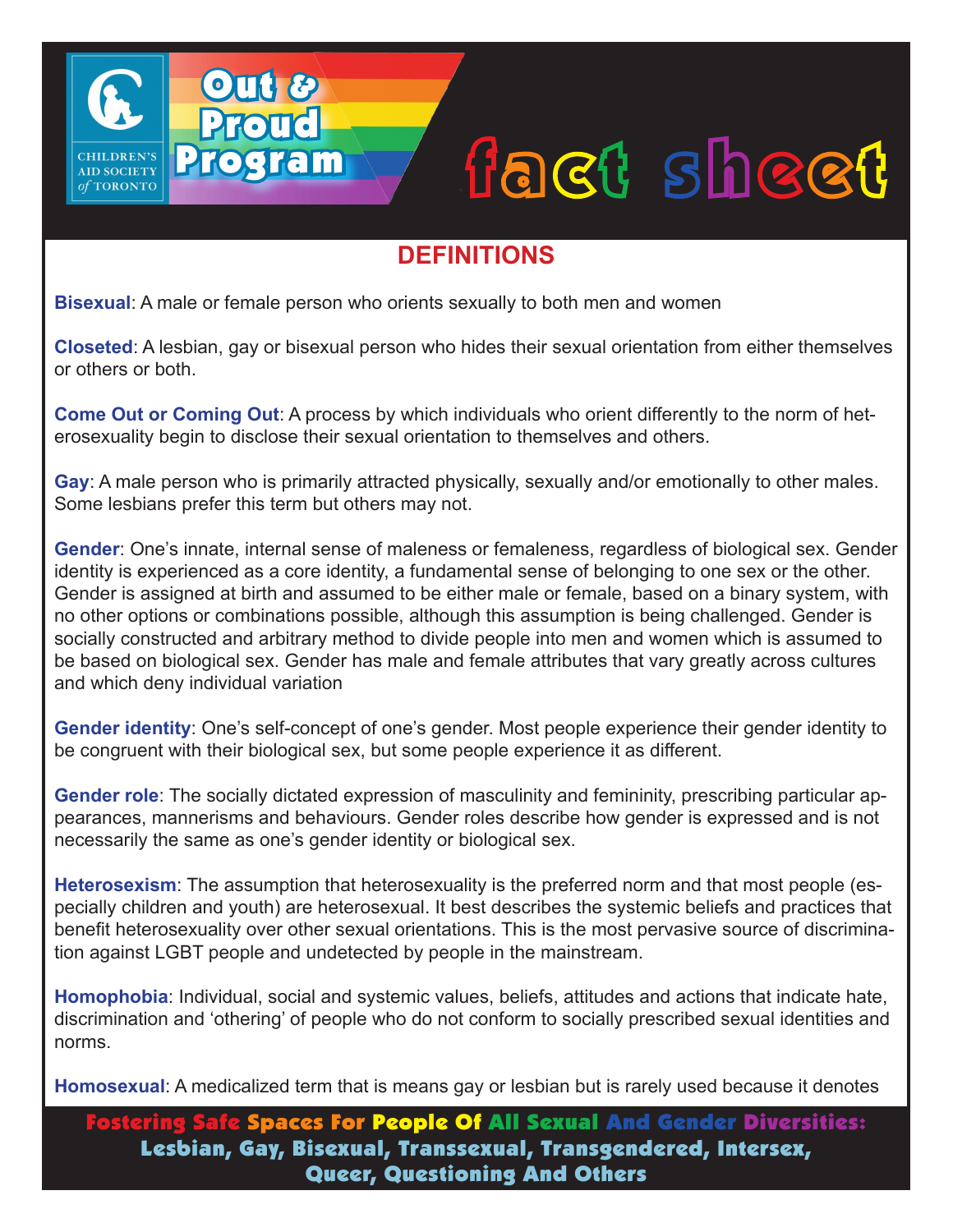that homosexuals have a medical condition to be treated.

**Intersex**: Individuals born with some combination of male and female sex characteristics. When these conditions are detected at birth, the individual is usually assigned a gender and surgically altered to conform to that assigned gender.

**Lesbian**: A female person who is primarily attracted physically, sexually and/or emotionally to other females. Some lesbians prefer the use of gay to identify themselves.

**LGBTTTQQI**: Lesbian, Gay, Bisexual, Transsexual, Transgender, Two-Spirited, Queer, Questioning, Intersex. Often shortened to LGBT.

**Pan-Sexual**: A person who orients toward a range of sexualities

**Queer**: An umbrella term that includes: lesbians, gays, bisexuals, transsexuals, transgendered and can include intersex, two-spirited, questioning and others who do not fit societies expectations regarding sexual orientation or gender identity. It also refers to the ambiguity and fluid mature of sexual and gender identity. Has been traditionally used as an insult against LGBT people or anyone suspected of being LGBT but it has been reclaimed by some members of the LGBT community as a positive and inclusive term. It must be used with caution as queer is not accepted by all LGBT people and heterosexual people should not use it at all unless you are referring to the TV shows that have it in their titles.

**Rainbow Flag**: Represents PRIDE for the LGBT communities done in 6 colour stripes, red, orange, yellow, green, blue, purple.

**Sex**: The physiological sex organs an individual is born with.

**Sexual Orientation**: The direction of one's attraction i.e. one's tendency to be primarily attracted to the same sex (lesbian or gay), other sex (heterosexual), both sexes (bisexual), neither sex (nonsexual) or any sex (pansexual). Some people experience it as an unchanging part of their essential nature; others experience it with more fluidity.

**Straight**: A term used to describe heterosexual people. It is also seen as a description of people who conform to society's standards or believe and value heterosexual stereotypes.

**Transgender**: A more generic term for people who transgress social norms around gender. May want to present some of the time as the other sex; or may feel like a combination of male and female or neither male nor female; may want to alter their body, but generally does not want to change their bodies so much as to be the other sex. Transgender behaviour can include behaviours such as weekend cross dressing, drag queens/drag kings and in some definitions, transsexuals are also grouped as transgender; however, due to their unique experiences in transitioning, we choose to define transsexuals in their own category. Can be any sexual orientation.

Out & Proud Program: 416-924-4646 www.TorontoCAS.ca